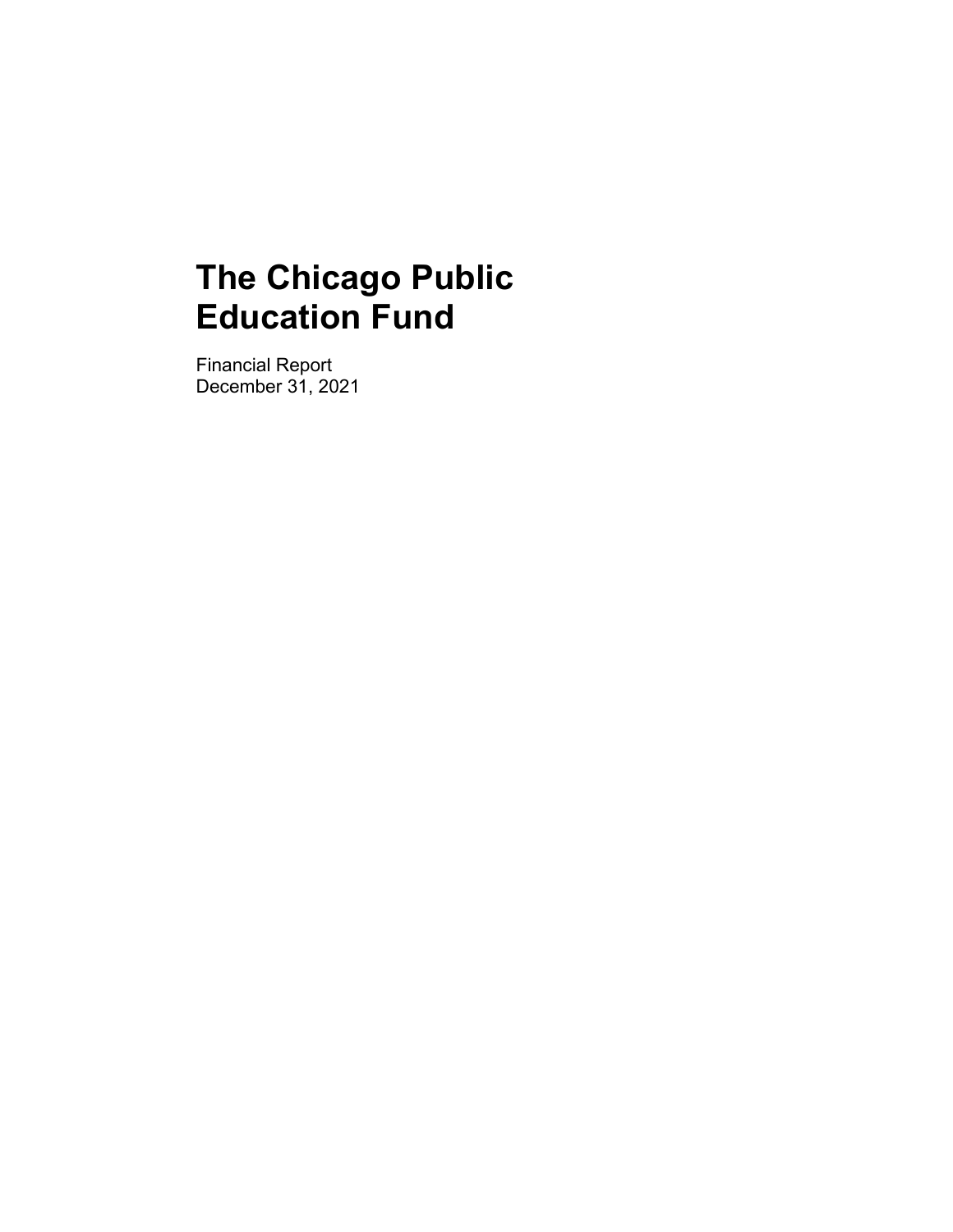# **Contents**

| Independent auditor's report      | $1 - 2$  |
|-----------------------------------|----------|
| <b>Financial statements</b>       |          |
| Statements of financial position  | 3        |
| Statements of activities          | 4-5      |
| Statements of functional expenses | $6 - 7$  |
| Statements of cash flows          | 8        |
| Notes to financial statements     | $9 - 17$ |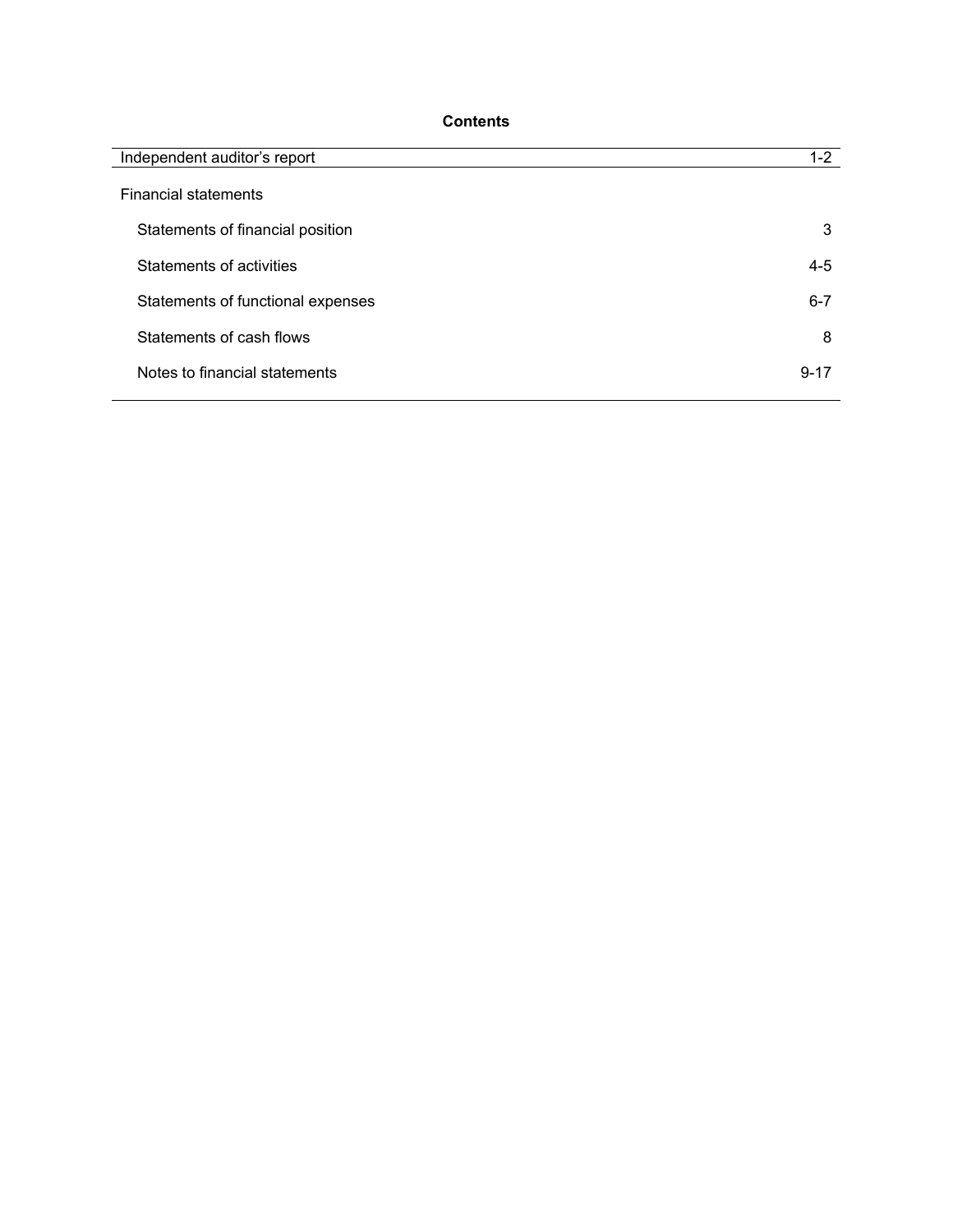

#### **Independent Auditor's Report**

**RSM US LLP** 

Board of Directors The Chicago Public Education Fund

#### **Report on the Financial Statements**

We have audited the financial statements of The Chicago Public Education Fund, which comprise the statements of financial position as of December 31, 2021 and 2020, the related statements of activities, functional expenses and cash flows for the years then ended, and the related notes to the financial statements.

In our opinion, the accompanying financial statements present fairly, in all material respects, the financial position of The Chicago Public Education Fund as of December 31, 2021 and 2020, and the changes in its net assets and its cash flows for the years then ended in accordance with accounting principles generally accepted in the United States of America.

#### **Basis for Opinion**

We conducted our audits in accordance with auditing standards generally accepted in the United States of America (GAAS). Our responsibilities under those standards are further described in the Auditor's Responsibilities for the Audit of the Financial Statements section of our report. We are required to be independent of The Chicago Public Education Fund and to meet our other ethical responsibilities, in accordance with the relevant ethical requirements relating to our audits. We believe that the audit evidence we have obtained is sufficient and appropriate to provide a basis for our audit opinion.

#### **Responsibilities of Management for the Financial Statements**

Management is responsible for the preparation and fair presentation of the financial statements in accordance with accounting principles generally accepted in the United States of America, and for the design, implementation, and maintenance of internal control relevant to the preparation and fair presentation of financial statements that are free from material misstatement, whether due to fraud or error.

In preparing the financial statements, management is required to evaluate whether there are conditions or events, considered in the aggregate, that raise substantial doubt about The Chicago Public Education Fund's ability to continue as a going concern within one year after the date that the financial statements are issued (or within one year after the date that the financial statements are available to be issued when applicable).

#### **Auditor's Responsibilities for the Audit of the Financial Statements**

Our objectives are to obtain reasonable assurance about whether the financial statements as a whole are free from material misstatement, whether due to fraud or error, and to issue an auditor's report that includes our opinion. Reasonable assurance is a high level of assurance but is not absolute assurance and therefore is not a guarantee that an audit conducted in accordance with GAAS will always detect a material misstatement when it exists. The risk of not detecting a material misstatement resulting from fraud is higher than for one resulting from error, as fraud may involve collusion, forgery, intentional omissions, misrepresentations, or the override of internal control. Misstatements are considered material if there is a substantial likelihood that, individually or in the aggregate, they would influence the judgment made by a reasonable user based on the financial statements.

THE POWER OF BEING UNDERSTOOD AUDIT | TAX | CONSULTING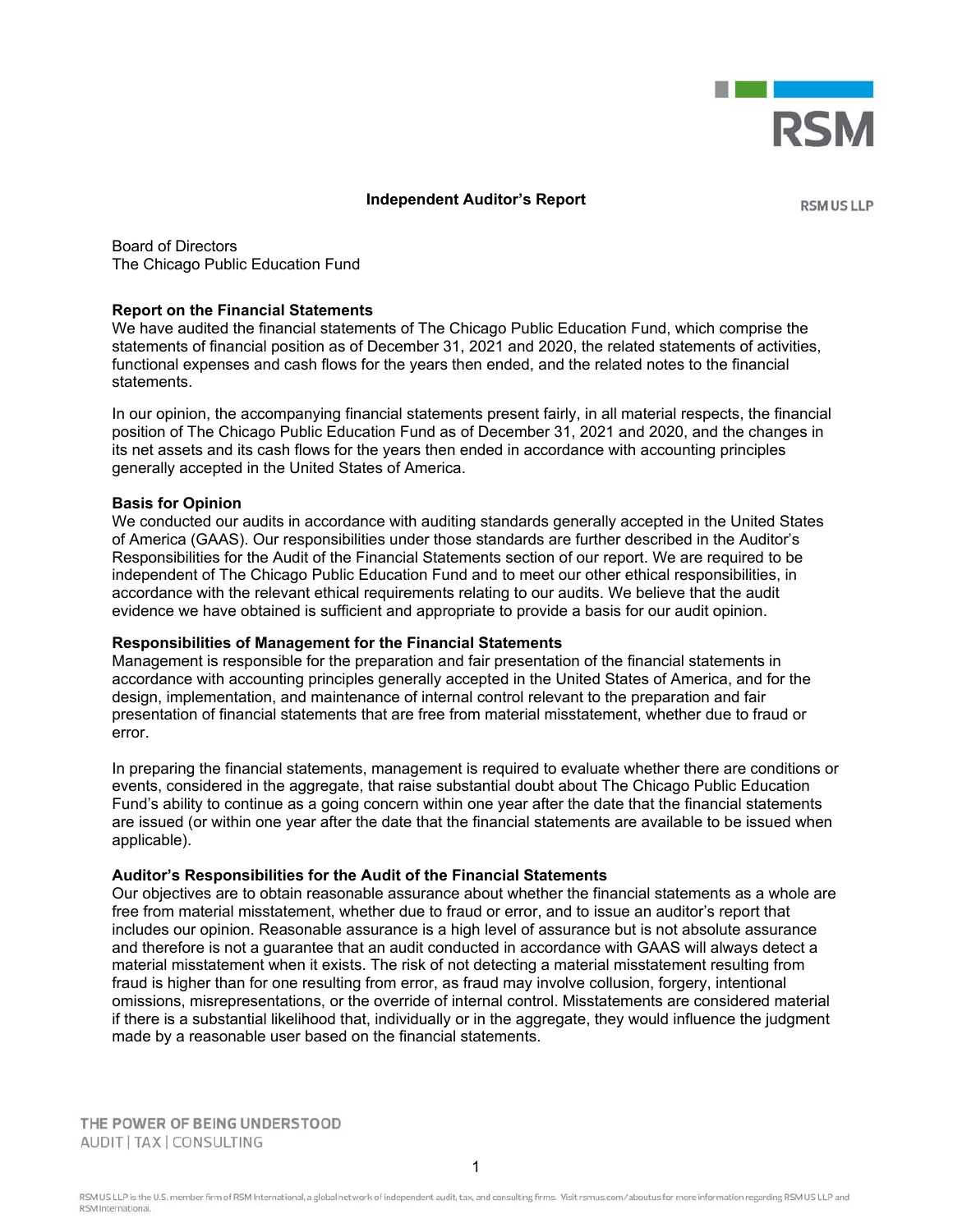In performing an audit in accordance with GAAS, we:

- Exercise professional judgment and maintain professional skepticism throughout the audit.
- Identify and assess the risks of material misstatement of the financial statements, whether due to fraud or error, and design and perform audit procedures responsive to those risks. Such procedures include examining, on a test basis, evidence regarding the amounts and disclosures in the financial statements.
- Obtain an understanding of internal control relevant to the audit in order to design audit procedures that are appropriate in the circumstances, but not for the purpose of expressing an opinion on the effectiveness of The Chicago Public Education Fund's internal control. Accordingly, no such opinion is expressed.
- Evaluate the appropriateness of accounting policies used and the reasonableness of significant accounting estimates made by management, as well as evaluate the overall presentation of the financial statements.
- Conclude whether, in our judgment, there are conditions or events, considered in the aggregate, that raise substantial doubt about The Chicago Public Education Fund's ability to continue as a going concern for a reasonable period of time.

We are required to communicate with those charged with governance regarding, among other matters, the planned scope and timing of the audit, significant audit findings, and certain internal control-related matters that we identified during the audits.

RSM US LLP

Chicago, Illinois May 4, 2022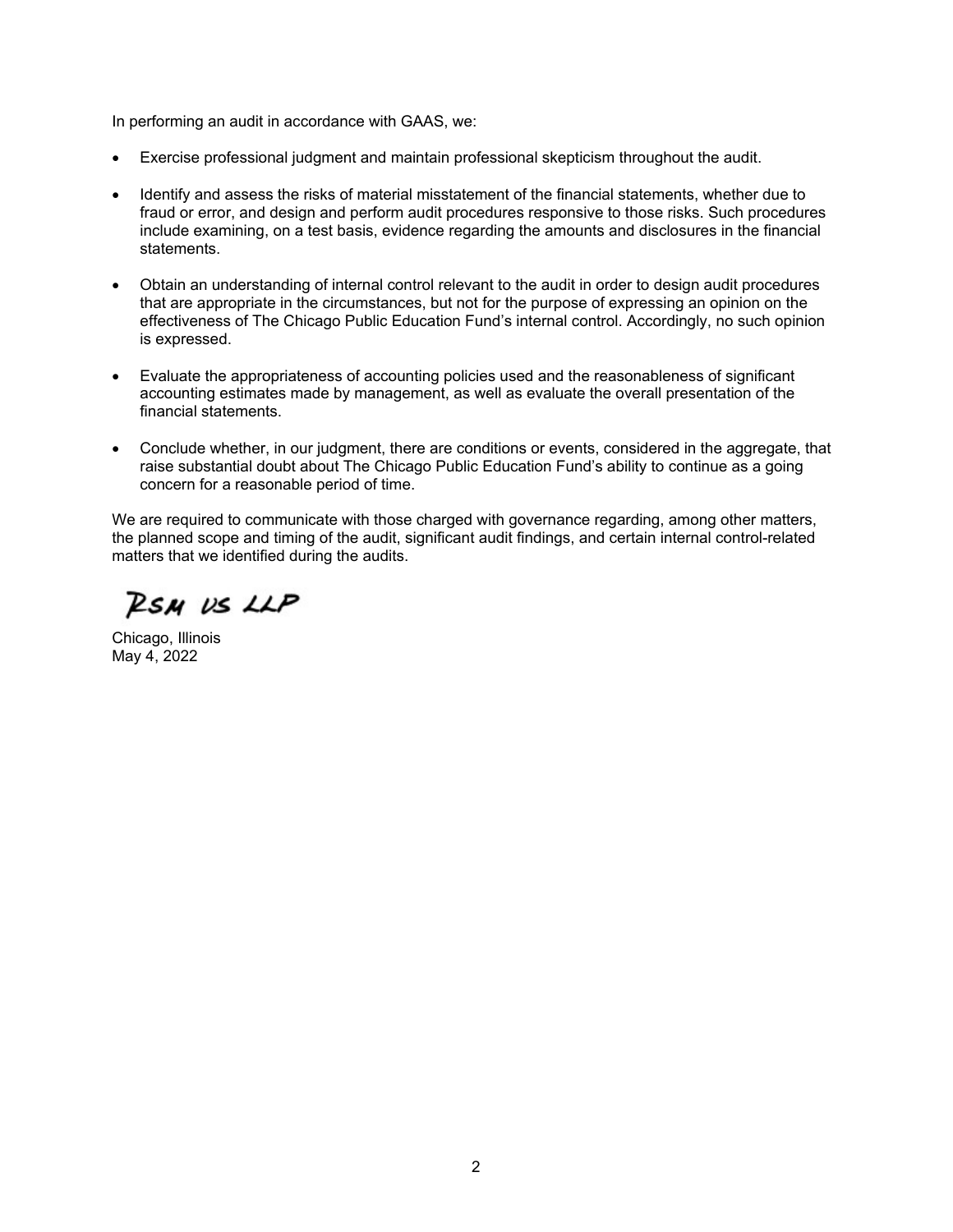# **Statements of Financial Position December 31, 2021 and 2020**

|                                             | 2021             |    | 2020         |
|---------------------------------------------|------------------|----|--------------|
| <b>Assets</b>                               |                  |    |              |
| Cash                                        | \$<br>1,368,103  | \$ | 1,542,221    |
| Unconditional promises to give, net         | 5,152,411        |    | 8,126,658    |
| Accrued interest receivable                 | 63,833           |    | 63,323       |
| Prepaid expenses and deposits               | 176,163          |    | 208,896      |
| Investments in marketable securities        | 13,070,982       |    | 10,960,035   |
| <b>Endowment Fund investments</b>           | 1,003,623        |    |              |
| Investments held for others as fiscal agent |                  |    | 171,800      |
| Property and equipment, net                 | 891,907          |    | 100,169      |
|                                             | 21,727,022       | S. | 21, 173, 102 |
| <b>Liabilities and Net Assets</b>           |                  |    |              |
| Liabilities:                                |                  |    |              |
| Accounts payable and accrued expenses       | \$<br>113,421    | \$ | 71,234       |
| Amounts held for others as fiscal agent     |                  |    | 171,800      |
| Deferred rent obligation                    | 957,817          |    | 42,083       |
|                                             | 1,071,238        |    | 285,117      |
| Net assets:<br>Without donor restrictions:  |                  |    |              |
| Undesignated                                | 13,202,574       |    | 12,310,446   |
| Board-designated Endowment Fund             | 1,003,623        |    |              |
|                                             | 14,206,197       |    | 12,310,446   |
| With donor restrictions                     | 6,449,587        |    | 8,577,539    |
|                                             | 20,655,784       |    | 20,887,985   |
|                                             |                  |    |              |
|                                             | \$<br>21,727,022 | \$ | 21,173,102   |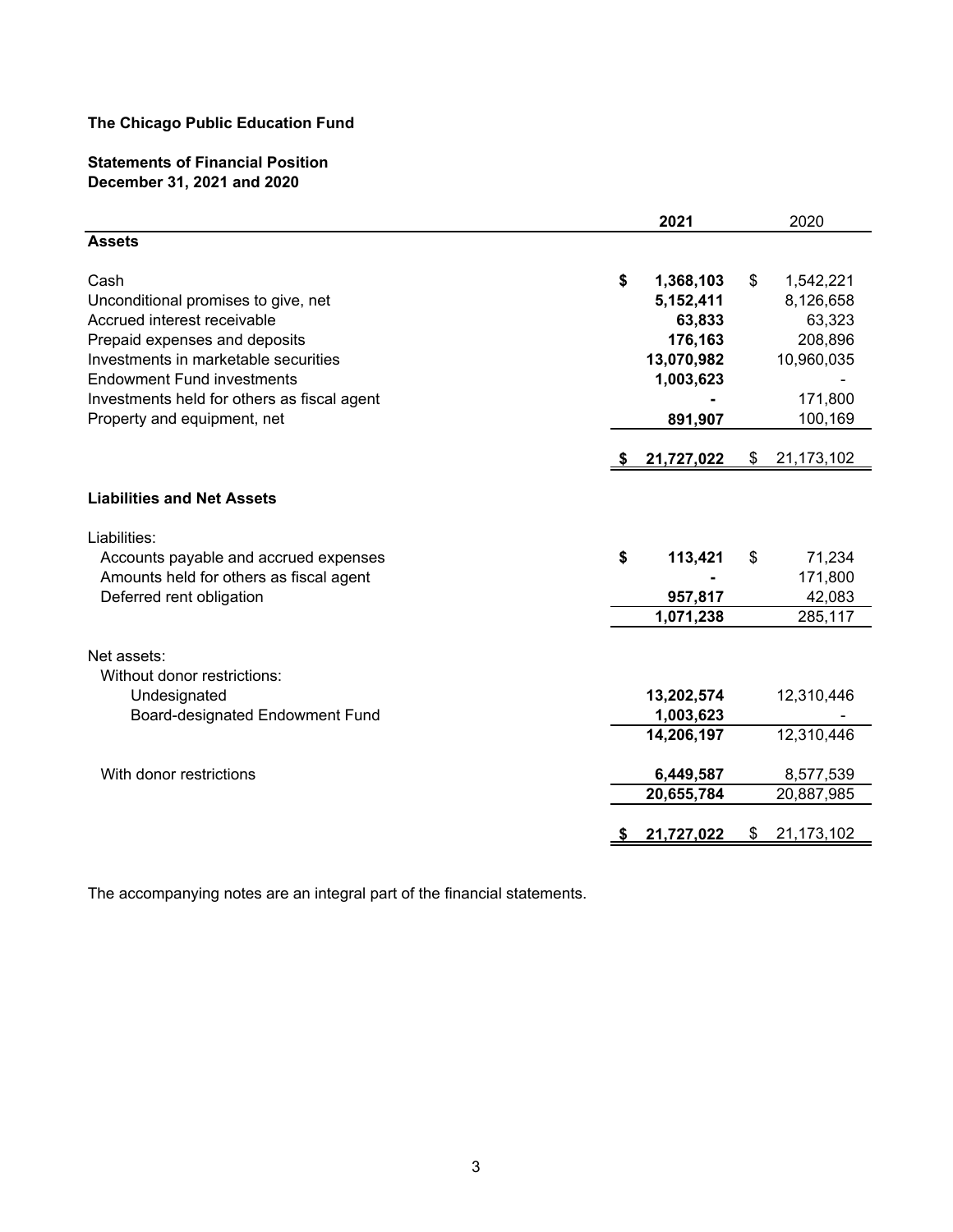# **Statement of Activities Year Ended December 31, 2021**

|                                       | <b>Without Donor</b><br><b>Restrictions</b> |            | <b>With Donor</b><br><b>Restrictions</b> |               | <b>Total</b>     |
|---------------------------------------|---------------------------------------------|------------|------------------------------------------|---------------|------------------|
| Support and revenue:                  |                                             |            |                                          |               |                  |
| Contributions                         | \$                                          | 1,534,491  | \$                                       | 3,825,686     | \$<br>5,360,177  |
| In-kind contributions                 |                                             | 5,845      |                                          |               | 5,845            |
| Investment return, net                |                                             | (72, 438)  |                                          |               | (72, 438)        |
| Net assets released from restrictions |                                             | 5,953,638  |                                          | (5,953,638)   |                  |
|                                       |                                             | 7,421,536  |                                          | (2, 127, 952) | 5,293,584        |
| Operating expenses:                   |                                             |            |                                          |               |                  |
| Program investments and services:     |                                             |            |                                          |               |                  |
| <b>Educational leadership</b>         |                                             | 4,847,345  |                                          |               | 4,847,345        |
| Supporting services:                  |                                             |            |                                          |               |                  |
| Management and general                |                                             | 496,652    |                                          |               | 496,652          |
| Fundraising                           |                                             | 178,888    |                                          |               | 178,888          |
|                                       |                                             | 5,522,885  |                                          |               | 5,522,885        |
| <b>Change in net assets</b>           |                                             |            |                                          |               |                  |
| before nonoperating expenses          |                                             | 1,898,651  |                                          | (2, 127, 952) | (229, 301)       |
| Nonoperating expenses:                |                                             |            |                                          |               |                  |
| Loss on uncollectable pledges         |                                             | 2,900      |                                          |               | 2,900            |
| Change in net assets                  |                                             | 1,895,751  |                                          | (2, 127, 952) | (232, 201)       |
| Net assets:                           |                                             |            |                                          |               |                  |
| Beginning of year                     |                                             | 12,310,446 |                                          | 8,577,539     | 20,887,985       |
| End of year                           | <u>\$</u>                                   | 14,206,197 |                                          | 6,449,587     | \$<br>20,655,784 |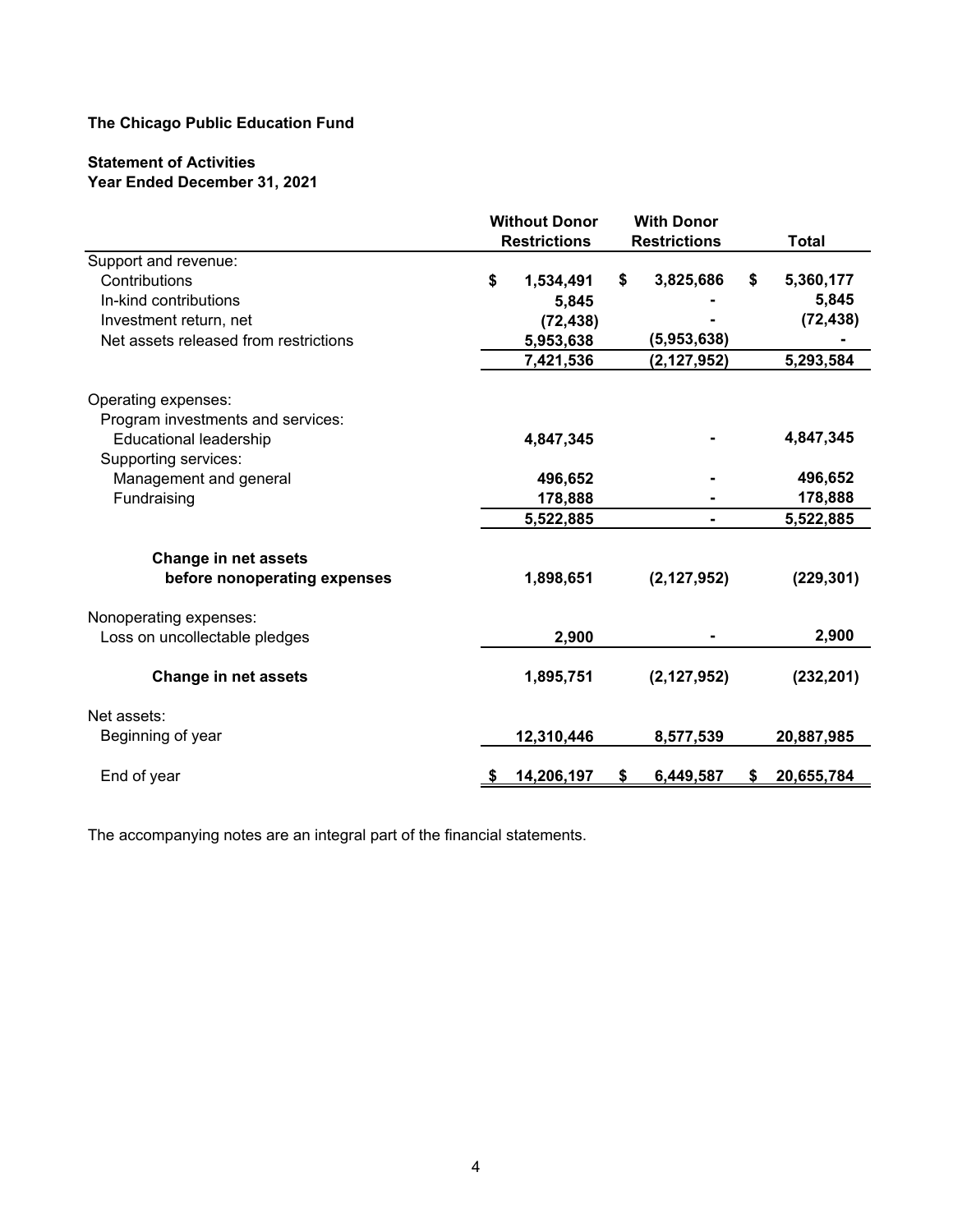# **Statement of Activities Year Ended December 31, 2020**

|                                                          | <b>Without Donor</b><br><b>Restrictions</b> |            | <b>With Donor</b><br>Restrictions |               |    | Total       |
|----------------------------------------------------------|---------------------------------------------|------------|-----------------------------------|---------------|----|-------------|
| Support and revenue:                                     |                                             |            |                                   |               |    |             |
| Contributions                                            | \$                                          | 982,181    | \$                                | 1,601,610     | \$ | 2,583,791   |
| In-kind contributions                                    |                                             | 4,458      |                                   |               |    | 4,458       |
| Investment return, net                                   |                                             | 345,421    |                                   |               |    | 345,421     |
| Net assets released from restrictions                    |                                             | 4,351,814  |                                   | (4, 351, 814) |    |             |
|                                                          |                                             | 5,683,874  |                                   | (2,750,204)   |    | 2,933,670   |
| Operating expenses:<br>Program investments and services: |                                             |            |                                   |               |    |             |
| <b>Educational leadership</b>                            |                                             | 4,121,805  |                                   |               |    | 4,121,805   |
| Supporting services:                                     |                                             |            |                                   |               |    |             |
| Management and general                                   |                                             | 389,616    |                                   |               |    | 389,616     |
| Fundraising                                              |                                             | 190,250    |                                   |               |    | 190,250     |
|                                                          |                                             | 4,701,671  |                                   |               |    | 4,701,671   |
| <b>Change in net assets</b>                              |                                             | 982,203    |                                   | (2,750,204)   |    | (1,768,001) |
| Net assets:                                              |                                             |            |                                   |               |    |             |
| Beginning of year                                        |                                             | 11,328,243 |                                   | 11,327,743    |    | 22,655,986  |
| End of year                                              | $\frac{1}{2}$                               | 12,310,446 | S.                                | 8,577,539     | S  | 20,887,985  |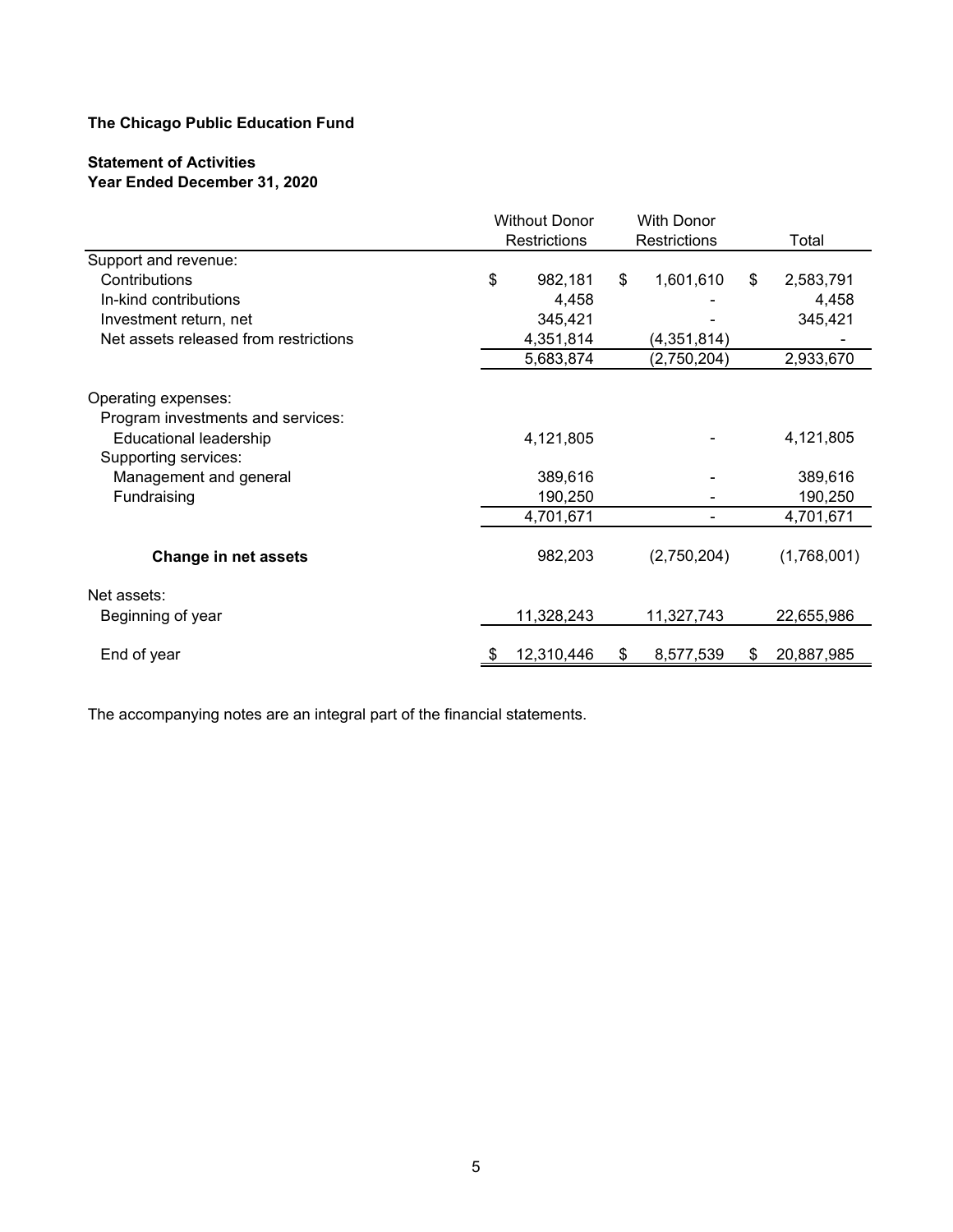#### **Statement of Functional Expenses Years Ended December 31, 2021**

|                                  | <b>Program Investments</b><br>and Services | <b>Supporting Services</b>          |                    |                                               |                |
|----------------------------------|--------------------------------------------|-------------------------------------|--------------------|-----------------------------------------------|----------------|
|                                  | <b>Educational</b><br>Leadership           | <b>Management</b><br>and<br>General | <b>Fundraising</b> | Total<br><b>Supporting</b><br><b>Services</b> | 2021<br>Total  |
| Personnel expenses               | \$<br>2,140,266                            | 200.562<br>S.                       | 154,738<br>S       | 355,300<br>S.                                 | \$2,495,566    |
| Consultants                      | 54,226                                     | 186,078                             | 5,558              | 191,636                                       | 245,862        |
| Occupancy                        | 216.345                                    | 29,488                              | 6.921              | 36.409                                        | 252.754        |
| Equipment                        | 73,553                                     | 10,025                              | 2,354              | 12,379                                        | 85,932         |
| Other office expense             | 64,147                                     | 67.156                              | 1.813              | 68.969                                        | 133,116        |
| Communications                   | 42,295                                     | 3.343                               | 7,504              | 10,847                                        | 53,142         |
| Program grants and related costs | 2,250,668                                  | ۰                                   |                    |                                               | 2,250,668      |
| In-kind expenses                 | 5,845                                      | ۰                                   |                    |                                               | 5,845          |
|                                  | 4.847.345                                  | 496.652<br>S                        | 178.888<br>S       | 675.540<br>S.                                 | 5,522,885<br>S |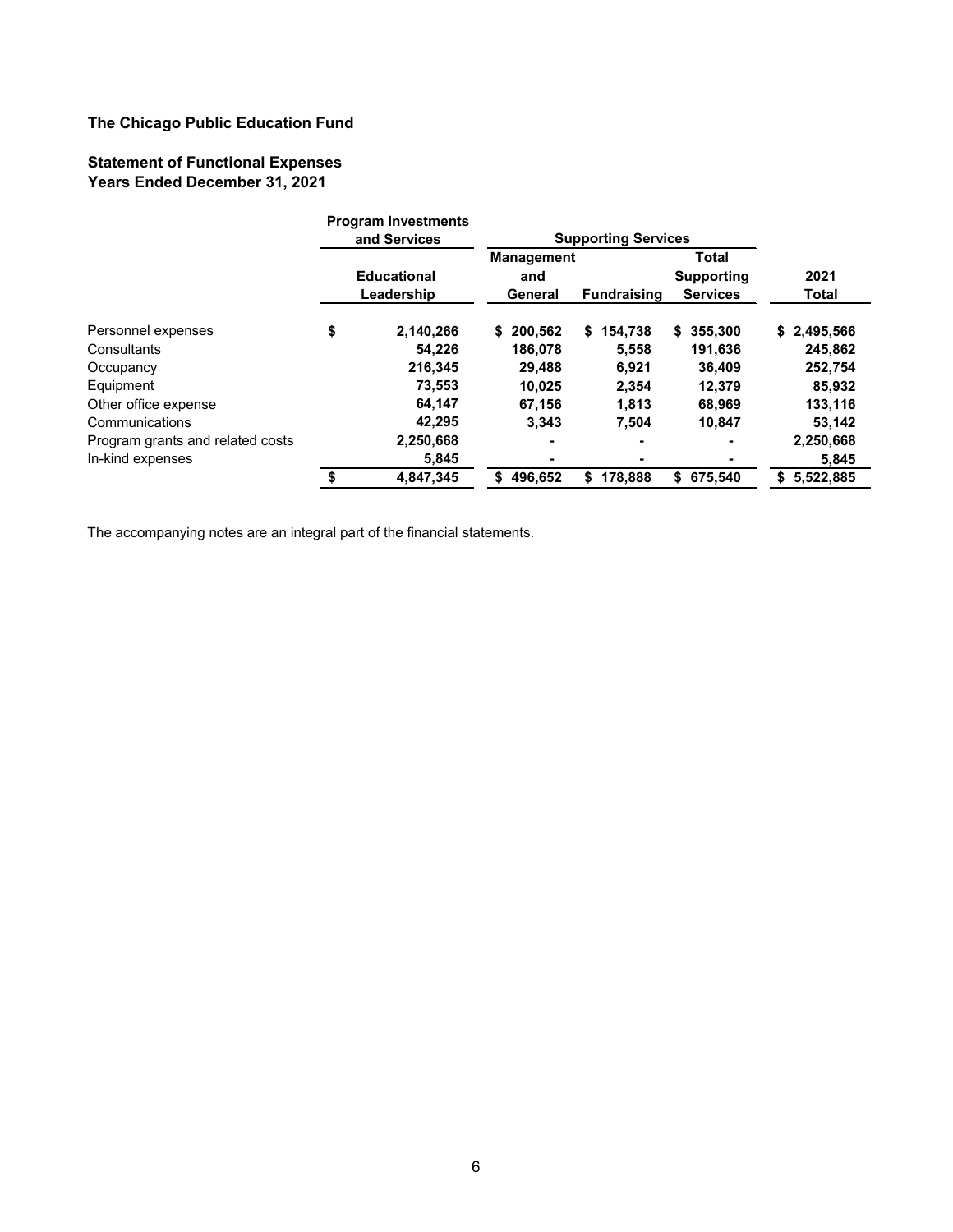## **Statement of Functional Expenses Years Ended December 31, 2020**

|                                  | Program Investments<br>and Services | <b>Supporting Services</b> |                |               |                  |
|----------------------------------|-------------------------------------|----------------------------|----------------|---------------|------------------|
|                                  |                                     | Management                 |                | Total         |                  |
|                                  | Educational                         | and                        |                | Supporting    | 2020             |
|                                  | Leadership                          | General                    | Fundraising    | Services      | Total            |
|                                  |                                     |                            |                |               |                  |
| Personnel expenses               | \$<br>2,018,161                     | 201.689<br>\$.             | \$161,451      | \$363,140     | \$2,381,301      |
| Consultants                      | 7.025                               | 109,783                    |                | 109,783       | 116,808          |
| Occupancy                        | 256.298                             | 24.531                     | 15.587         | 40.118        | 296,416          |
| Equipment                        | 68.777                              | 6,583                      | 4.183          | 10,766        | 79,543           |
| Other office expense             | 44.379                              | 41,843                     | 2.418          | 44.261        | 88.640           |
| Communications                   | 32.624                              | 5,187                      | 6.611          | 11,798        | 44.422           |
| Program grants and related costs | 1.690.083                           |                            |                |               | 1,690,083        |
| In-kind expenses                 | 4,458                               |                            |                |               | 4,458            |
|                                  | 4,121,805                           | 389,616<br>\$              | 190.250<br>\$. | 579.866<br>\$ | 4,701,671<br>\$. |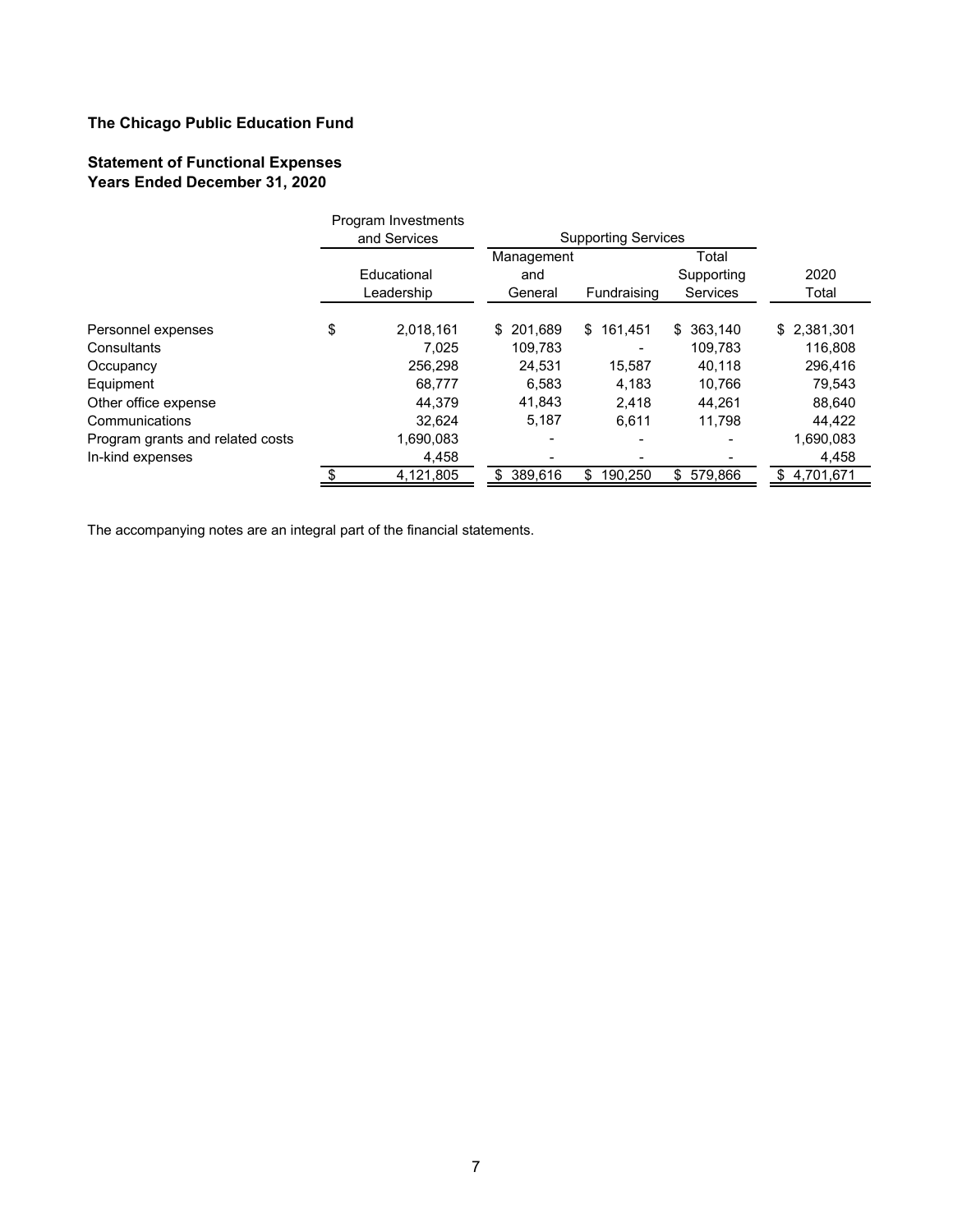# **Statements of Cash Flows Years Ended December 31, 2021 and 2020**

|                                                                  |    | 2021           | 2020              |
|------------------------------------------------------------------|----|----------------|-------------------|
| Cash flows from operating activities:                            |    |                |                   |
| Change in net assets                                             | \$ | (232, 201)     | \$<br>(1,768,001) |
| Adjustments to reconcile change in net assets to net cash        |    |                |                   |
| provided by operating activities:                                |    |                |                   |
| Depreciation and amortization                                    |    | 132,098        | 36,408            |
| Stock donations received                                         |    |                | (85, 148)         |
| Realized/unrealized (gains) losses on marketable securities, net |    | 294,378        | (106, 099)        |
| Realized/unrealized gains on Endowment Fund investments, net     |    | (3,623)        |                   |
| Change in operating assets and liabilities:                      |    |                |                   |
| Unconditional promises to give                                   |    | 2,974,247      | 2,980,050         |
| Accrued interest receivable                                      |    | (510)          | (17,603)          |
| Prepaid expenses and deposits                                    |    | 32,733         | (149, 354)        |
| Accounts payable and accrued expenses                            |    | 42,187         | (152, 011)        |
| Deferred rent obligation                                         |    | 915,734        | (18, 693)         |
| Amounts held for others as fiscal agent                          |    | (171, 800)     | 66,800            |
| Net cash provided by operating activities                        |    | 3,983,243      | 786,349           |
| Cash flows from investing activities:                            |    |                |                   |
| Purchases of property and equipment                              |    | (923, 836)     | (86, 643)         |
| Purchases of investments                                         |    | (13, 144, 947) | (10, 632, 808)    |
| Proceeds from sale of investments                                |    | 9,911,422      | 10,442,099        |
| Net cash used in investing activities                            |    | (4, 157, 361)  | (277,352)         |
|                                                                  |    |                |                   |
| Net (decrease) increase in cash                                  |    | (174, 118)     | 508,997           |
| Cash:                                                            |    |                |                   |
| Beginning of year                                                |    | 1,542,221      | 1,033,224         |
| End of year                                                      | -S | 1,368,103      | \$<br>1,542,221   |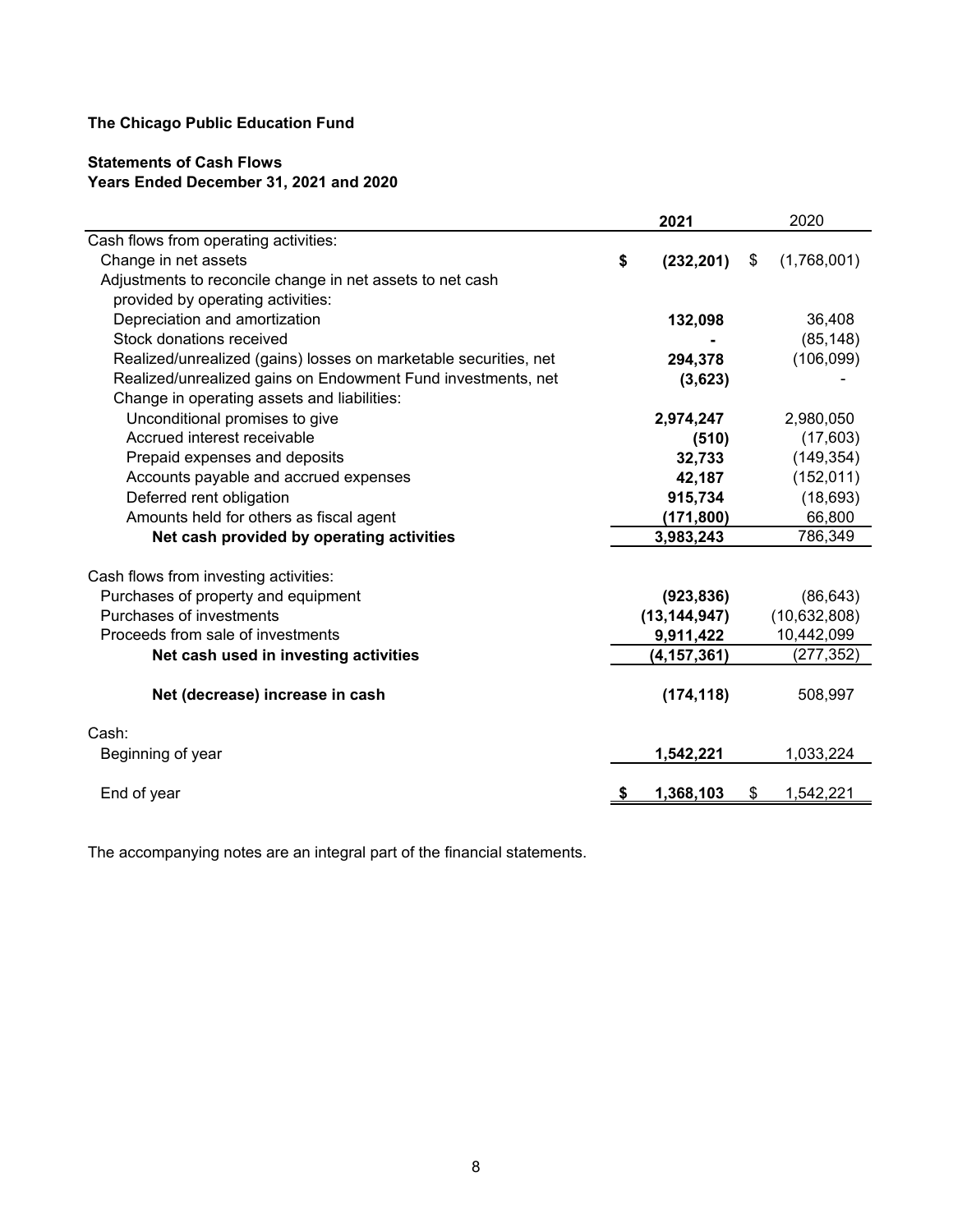#### **Notes to Financial Statements**

#### **Note 1. Nature of Activities and Significant Accounting Policies**

The Chicago Public Education Fund (The Fund) is a nonprofit organization incorporated in the State of Illinois in 1999. The Fund is committed to improving public schools in Chicago by investing in the strong educators who lead them. The Fund advocates for and invests in organizations and ideas that support strong school leaders citywide. The Fund develops and supports programs and policies that enable Chicago's best educators to reimagine teaching and learning.

Founded by civic, business, and philanthropic leaders committed to our vision, The Fund is an active collaborator with leaders in Chicago Public Schools, the City of Chicago, the charter community, and many local nonprofits. Over two decades, The Fund has raised over \$100 million to support educator excellence and served as a convener and catalyst for citywide efforts to improve public schools.

Periodically, The Fund engages stakeholders to identify specific and measurable goals that can be achieved through targeted grants of strategic financial support. For each funding cycle, The Fund then raises a pre-established amount of money and the Board of Directors approves the allocation of funds into high-level categories of program investments. Each category is designed to help The Fund pursue the goals associated with the funding cycle. New investments within these categories are vetted and approved by assigned working committees of members of the Board of Directors, in conjunction with The Fund team.

The Fund's last two cycles have been leadership-focused. Since 2013, The Fund has raised over \$45 million to support the growth of strong principals in schools across Chicago and to retain great leaders citywide. During that time, the number of principals recognized as strong by the University of Chicago Consortium on School Research has doubled, and the percentage of strong leaders has grown substantially. In 2022, The Fund will begin raising for its next funding cycle, which will extend through 2030 and will remain focused on strong leadership in all of Chicago's public schools.

Significant accounting policies are as follows:

**Basis of accounting:** The financial statements of The Fund have been prepared on the accrual basis of accounting in accordance with accounting principles generally accepted in the United States of America.

**Accounting policies:** The Fund follows accounting standards established by the Financial Accounting Standards Board (FASB) to ensure consistent reporting of financial position, results of activities, and cash flows. References to generally accepted accounting principles in these footnotes are to the FASB Accounting Standards Codification, sometimes referred to as the Codification.

**Use of estimates:** In preparing financial statements on the accrual basis of accounting in accordance with accounting principles generally accepted in the United States of America, management makes estimates and assumptions affecting the reported amounts of assets and liabilities and disclosures of contingent assets and liabilities at the date of the financial statements, as well as the reported amounts of revenue and expenses during the reporting period. Actual results could differ from those estimates.

**Functional allocation of expenses:** The financial statements report certain categories of expenses that are attributable to one or more program or supporting services of The Fund. Those expenses, which include personnel, occupancy, equipment, and certain communications-related expenses, are allocated based on management's estimates of time and effort. Specifically, personnel expenses are allocated between program or supporting services based on estimates of the employee's time spent in each category. The percentages are then applied to each employee's year-to-date compensation to determine the amounts allocated to each category. The allocation of occupancy costs is calculated by applying a weighted time allocation for each category to occupancy costs.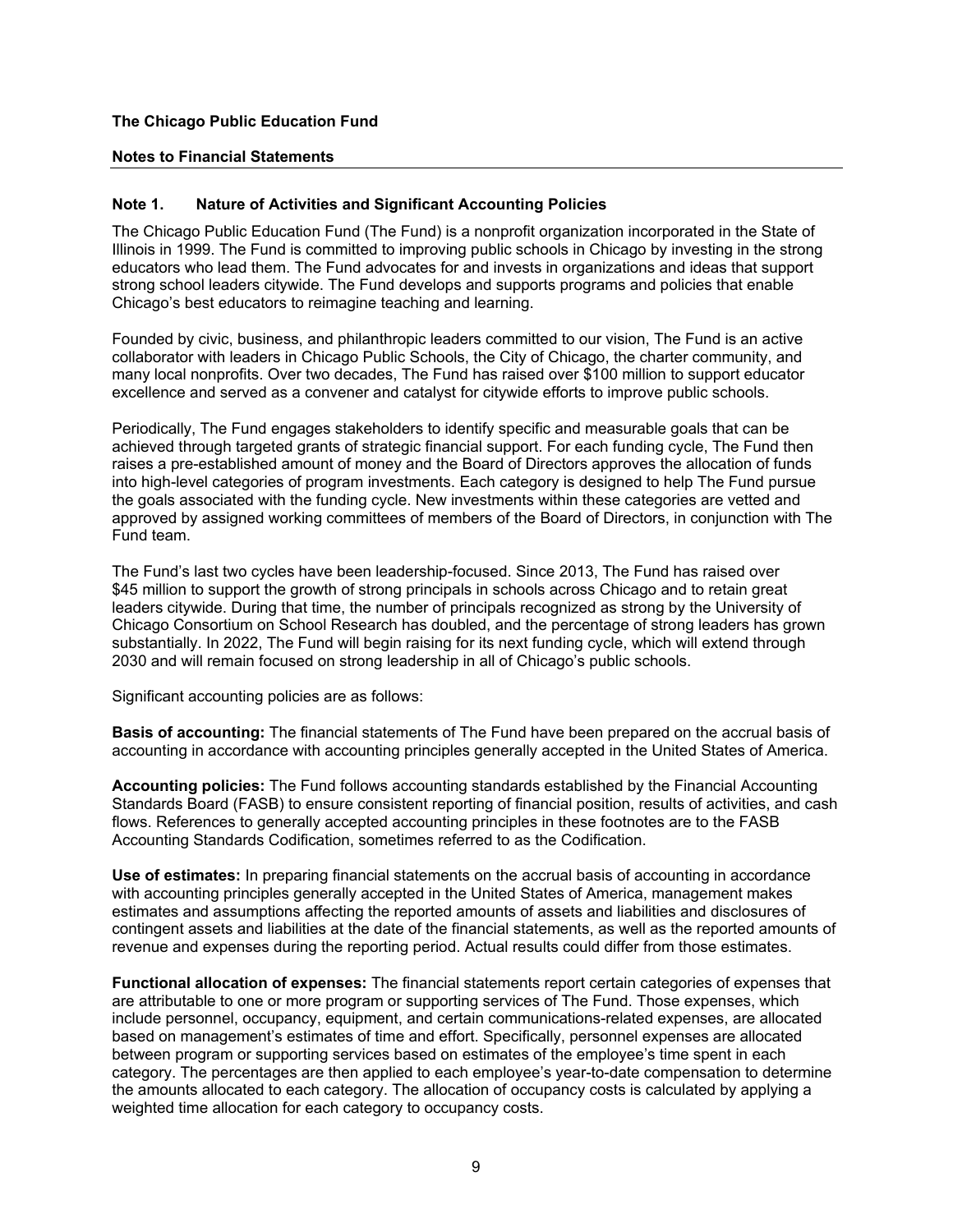#### **Notes to Financial Statements**

## **Note 1. Nature of Activities and Significant Accounting Policies (Continued)**

#### **Classification of net assets:**

*Net assets without donor restrictions:* Net assets that are available for support of The Fund's operations that are not subject to donor-imposed restrictions. Net assets that are without donor restrictions which the Board has set aside to support longer-term objectives are reflected as Board-Designated endowment funds.

*Net assets with donor restrictions:* Net assets that are subject to donor-imposed restrictions that may or will be met either by actions of The Fund or the passage of time. Net assets with donor restrictions are released and reclassified to net assets without donor restrictions when the restrictions are met or have expired. Amounts received in the same period in which donor restrictions are satisfied are recorded in net assets without donor restrictions.

**Support and revenues:** The Fund receives a significant portion of its operating funds from grants and contributions which are recognized when the grantor or donor makes a promise to give to The Fund that is, in substance, unconditional.

**Investments:** Investments are recorded at fair value. Investment return includes realized gains and losses and any unrealized appreciation or depreciation of the investments and is net of investment expenses. Investment return is reported as unrestricted revenue unless the income is restricted by donor or law. Donated securities are recorded at fair value on the date received.

**Promises to give:** Unconditional promises to give are recognized as revenue in the period received. Conditional promises to give are recognized only when the conditions on which they depend are substantially met and the promises become unconditional. Promises to give to be received after one year are discounted at an appropriate discount rate commensurate with the risks involved and the expected period of payment.

Unconditional promises to give or pledges made which have not been collected by year-end are recorded as an increase in net assets with a time restriction until the point in time that collections are due or received from the donor. Unconditional promises to give which are donor-restricted for purpose are recorded as an increase in net assets with donor restrictions until the purpose restriction is accomplished.

Based on management's assessment of the collectability of specific promises to give and the aging of the promises to give, no provision has been made for uncollectable amounts as of December 31, 2021 or 2020.

**Property and equipment:** The Fund capitalizes property, equipment and leasehold improvements with a cost of \$1,000 or more. The cost of property and equipment is depreciated over the estimated lives of the respective assets using the straight-line method. Furniture, fixtures and equipment are depreciated over an estimated useful life of three years. Leasehold improvements are amortized using the straight-line method over the remaining life of the lease term as of the date placed in service, assuming the remaining lease term is less than the useful life of the asset. Fully depreciated or amortized assets that have been retired from use are removed from the accounting records.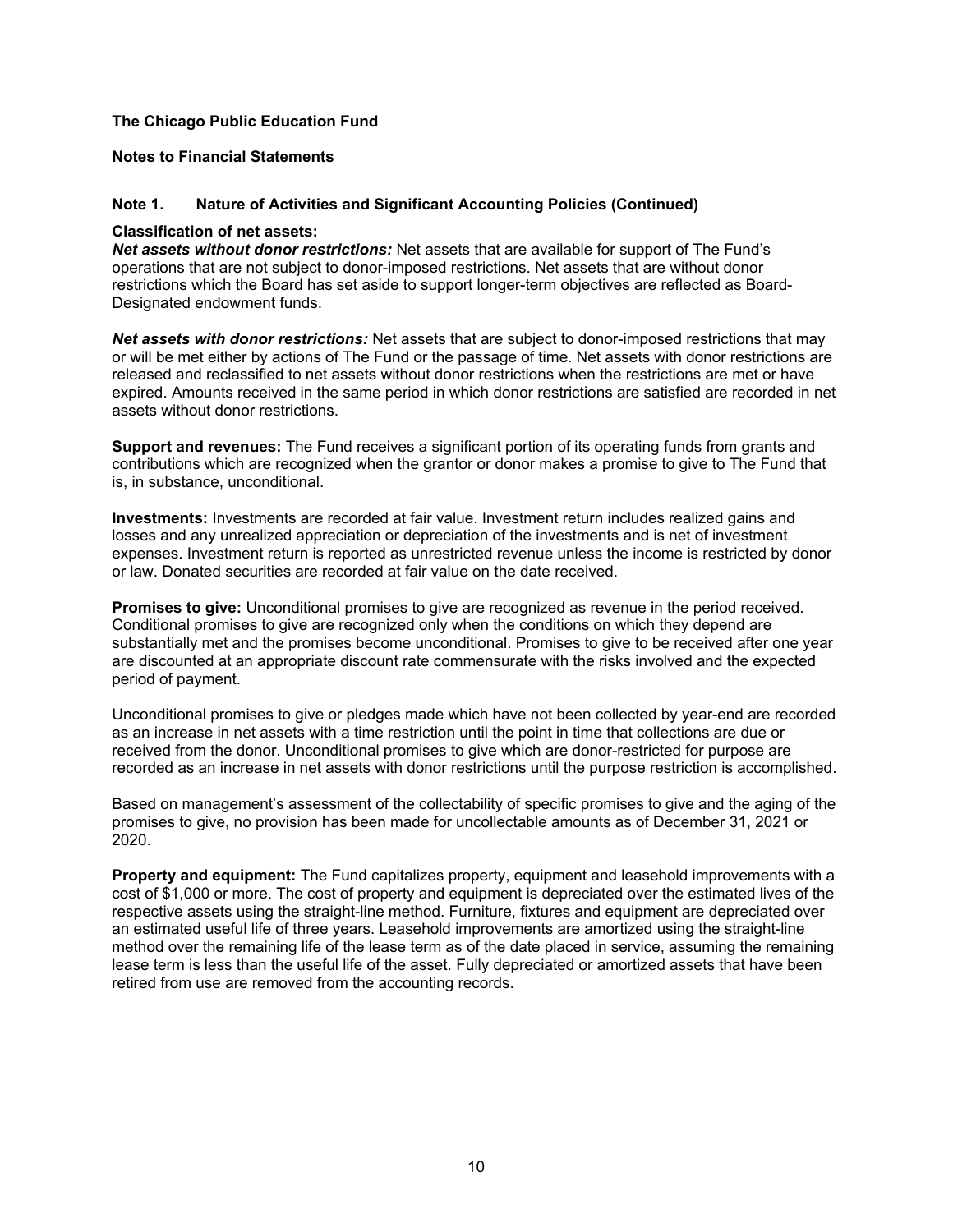#### **Notes to Financial Statements**

#### **Note 1. Nature of Activities and Significant Accounting Policies (Continued)**

**Amounts held for others as fiscal agent:** From time to time, The Fund enters into agreements to serve as fiscal agent for other organizations. Under these agreements, The Fund receives money on behalf of these organizations and issues payment for expenses incurred by the organizations from those monies. No revenues or expenses are reflected on the statements of activity for these transactions as The Fund does not have variance power over the monies received and does not have control over the organizations who are parties to these agreements. Accordingly, the amount of cash The Fund holds under these agreements is reported as both an asset and a liability on the statements of financial position.

**Deferred rent:** Rent expense is recognized on a straight-line basis over the lease term. Deferred rent is recorded for the difference between cash paid and straight-line rent expense. Improvements funded by the landlord as a rental incentive are capitalized as leasehold improvements, with an equivalent amount included in the deferred rent obligation; each is amortized over the term of the lease and included in amortization expense and rent expense.

**Program grants:** The maximum total amounts payable under grants are approved by The Fund's Board of Directors. Grants authorized but unpaid at year-end are reported as liabilities. Conditional grant commitments are not recorded as liabilities or expenses until the time when the conditions on which they depend are substantially met. Conditions are based on meeting certain benchmarks.

**Income taxes:** The Fund is generally exempt from federal income tax under Section 501(c)(3) of the Internal Revenue Code and applicable state law. In addition, The Fund qualifies for the charitable contribution deduction under Section 170(b)(1)(A) and has been classified as an organization that is not a private foundation under Section 509(a)(2).

The accounting standard on accounting for uncertainty in income taxes addresses the determination of whether tax benefits claimed on a tax return should be recorded in the financial statements. Under this guidance, The Fund may recognize the tax benefit from an uncertain tax position only if it is more likely than not that the tax position will be sustained on examination by taxing authorities, based on the technical merits of the position. Examples of tax positions include the tax-exempt status of The Fund and the various positions related to the potential sources of unrelated business taxable income. The tax benefits recognized in the financial statements from such a position are measured based on the largest benefit that has a greater than 50% likelihood of being realized upon ultimate settlement. The Fund does not believe that there are any unrecognized tax benefits or tax liabilities that should be recorded for the reporting periods presented in these financial statements.

**Accounting pronouncement adopted:** In August 2018, the FASB issued Accounting Standards Update (ASU) 2018-08, *Not-for-Profit Entities (Topic 958): Clarifying the Scope and the Accounting Guidance for Contributions Received and Contributions Made*. This ASU provides guidance surrounding the categorization of certain transactions as contributions or exchange transactions. It further clarifies when contributions should be deemed conditional. The Fund adopted the new standard with respect to contributions received in 2019 and with respect to contributions paid in 2020, without significant effect to The Fund's financial statements.

**Pending accounting pronouncement:** In 2016, the FASB issued ASU 2016-02, *Leases (Topic 842)*. The guidance in this ASU supersedes the leasing guidance in Topic 840, *Leases.* Under the new guidance, lessees are required to recognize lease assets and lease liabilities on the statements of financial position for all leases with terms longer than 12 months. Leases will be classified as either finance or operating, with classification affecting the pattern of expense recognition in the statements of activities. The new standard is effective for The Fund's 2022 financial statements.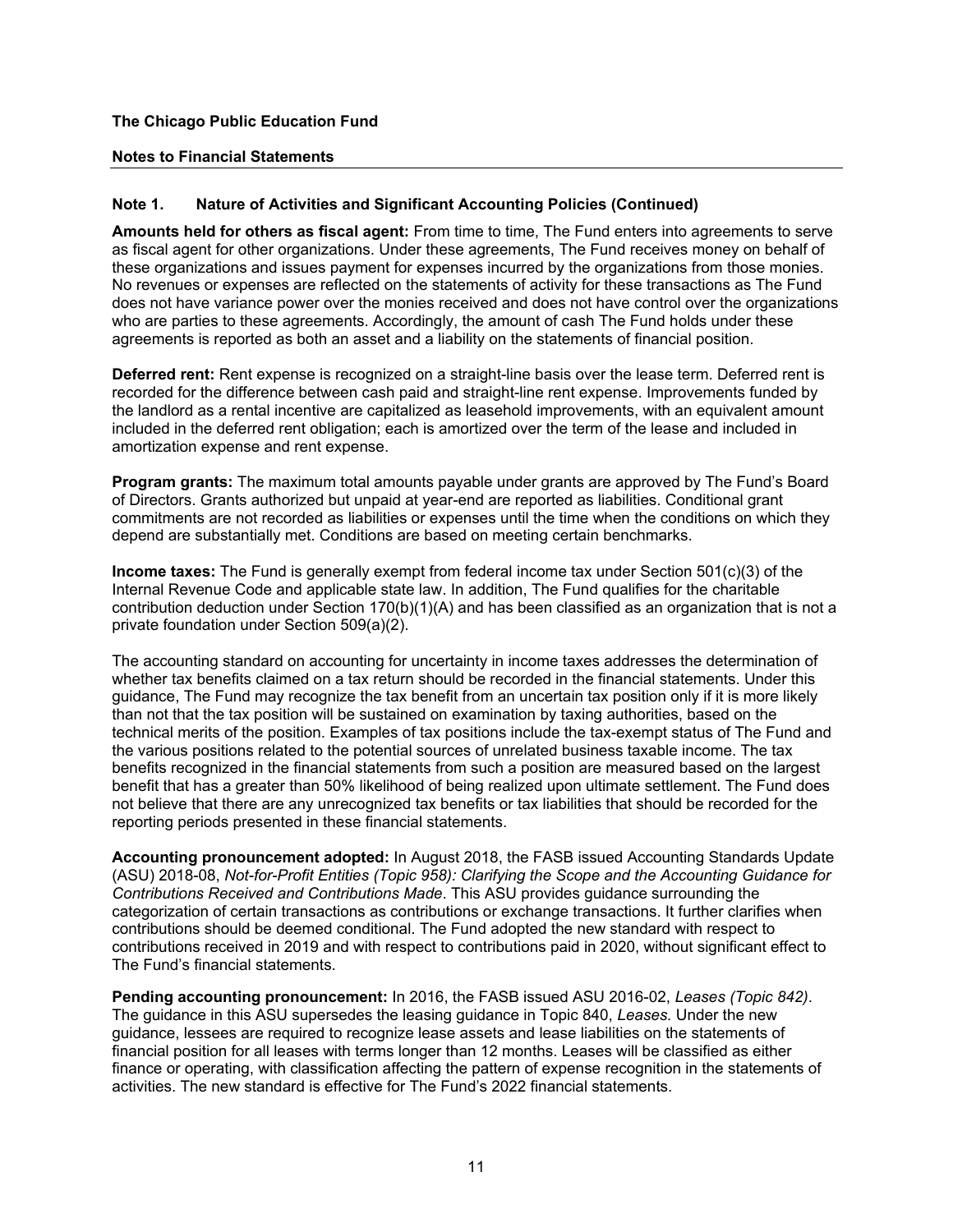#### **Notes to Financial Statements**

#### **Note 1. Nature of Activities and Significant Accounting Policies (Continued)**

**Subsequent events:** The Fund has evaluated subsequent events for potential recognition and/or disclosures through May 4, 2022, the date the financial statements were available to be issued.

As a result of the spread of coronavirus, economic uncertainties have arisen that may have a financial impact on The Fund, although no such effects have been identified as of May 4, 2022. Management continues to closely monitor developments in this area and will take steps to mitigate any future impact.

## **Note 2. Program Investments and Services**

The Fund provides program services, which include investments of dollars, time, and expertise to support principal-led educator teams in transforming student learning. Our work prioritizes the leaders in schools most burdened by historic inequity and leaders who identify with the life experiences of the students most frequently served in Chicago. Specifically, The Fund:

**Offers direct support to principals, aspiring principals and educator teams.** We provide opportunities for top principals to expand their leadership beyond their school communities, for all principals to improve, and for aspiring school leaders to receive timely preparation. Our investments in leadership enable educator teams to address leadership, talent and management needs, with the goal of accelerating learning in their schools and improving school culture and climate.

**Provides talent management support and high-quality data to a broad range of partners citywide.**  We support leadership development, retention of top talent, preparation pathways for school leaders, and managed leadership transitions in Chicago's public schools. Our team works with partners to use data and coordinate efforts that support school communities, especially in times of change.

**Positions principal quality as an enduring priority for the City of Chicago.** We gather feedback from principals through an annual engagement survey and publish subsequent reports and case studies around issues important to principals. Our objective is to make permanent Chicago's commitment to leadership as a sustainable lever for school improvement.

**Fosters conditions in which principals thrive.** We champion principal voice in policymaking, with a focus on aligned growth and accountability systems, on equitable allocation of resources, and on strategies that increase the number of strong educators in the schools that need them most. We believe that principal-centered policies lead to stronger culture and climate in schools and to better academic and life outcomes for students.

**Shares the importance of principal quality work nationwide.** We manage a national community of practice that currently serves more than a dozen organizations from across the country. Together, we are learning about and sharing promising strategies designed to grow principal quality and to improve the student experience in our communities.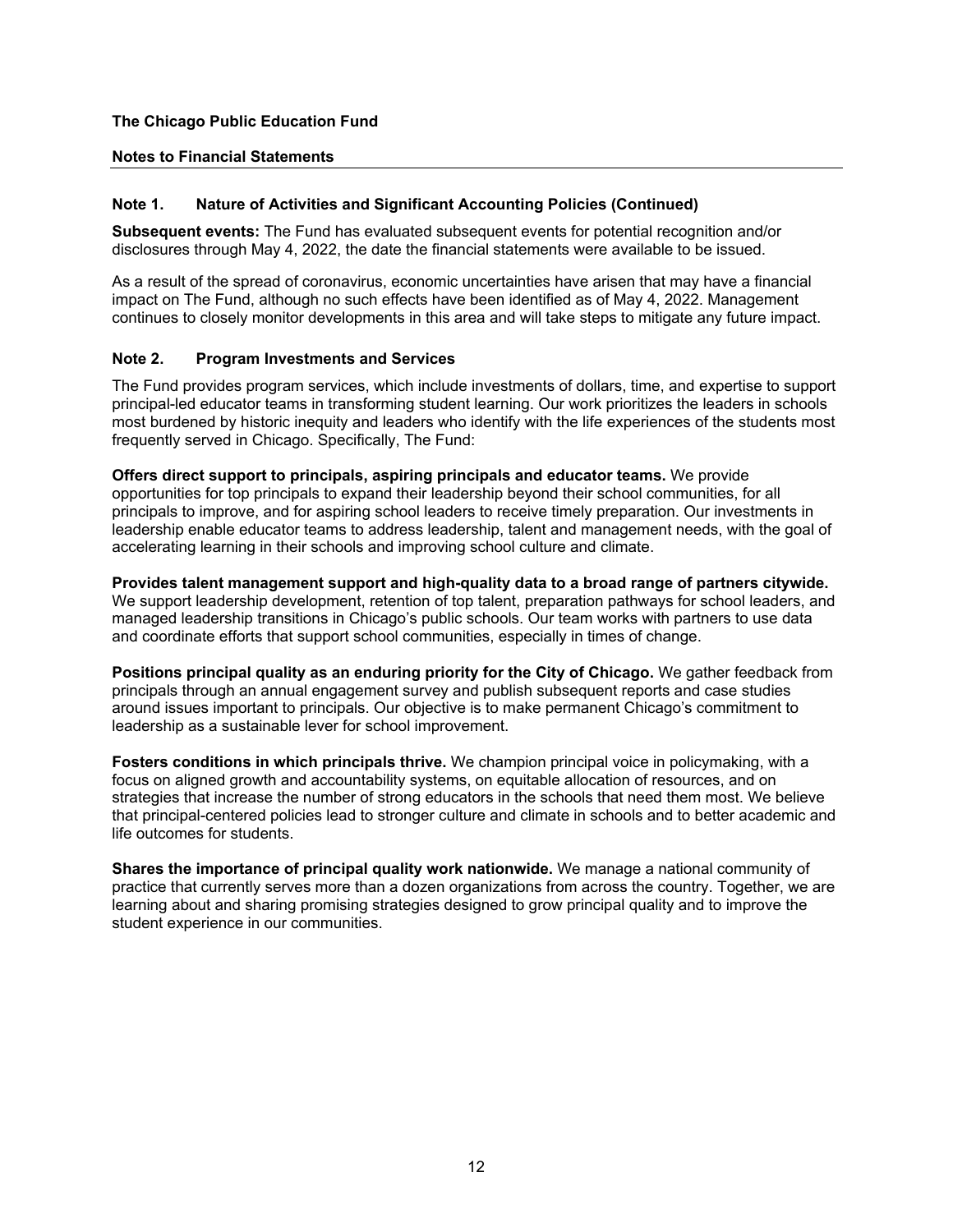#### **Notes to Financial Statements**

#### **Note 3. Unconditional Promises to Give**

Unconditional promises to give at December 31 consist of the following:

|                                 |   | 2021      |  | 2020      |
|---------------------------------|---|-----------|--|-----------|
|                                 |   |           |  |           |
| Receivable in up to one year    | S | 3.972.926 |  | 4,905,938 |
| Receivable in one to five years |   | 1,261,457 |  | 3,427,419 |
|                                 |   | 5,234,383 |  | 8,333,357 |
| Less present value discount     |   | (81, 972) |  | (206,699) |
|                                 |   | 5.152.411 |  | 8,126,658 |

Unconditional promises to give are discounted based upon payment terms using present value discount rates. The present value discount is generally 3%.

Conditional pledges, which are not recognized in the financial statements until conditions are satisfied, totaled \$100,000 at December 31, 2020.

#### **Note 4. Fair Value of Financial Instruments**

As described in Note 1, The Fund records its investments at fair value. The fair value measurements and disclosures topic (the Topic) of the Codification defines fair value as the price that would be received to sell an asset or paid to transfer a liability in an orderly transaction between market participants at the measurement date and sets out a fair value hierarchy. The fair value hierarchy gives the highest priority to quoted prices in active markets for identical assets or liabilities (Level 1) and the lowest priority to unobservable inputs (Level 3). Inputs are broadly defined under the Topic as assumptions market participants would use in pricing an asset or liability. The three levels of the fair value hierarchy under the Topic are described below:

- Level 1: Unadjusted quoted prices in active markets for identical assets or liabilities that the reporting entity has the ability to access at the measurement date.
- **Level 2:** Inputs other than quoted prices within Level 1 that are observable for the asset or liability, either directly or indirectly.
- **Level 3:** Inputs that are unobservable for the asset or liability and which include situations where there is little, if any, market activity for the asset or liability. The inputs into the determination of fair value are based upon the best information in the circumstances and may require significant management judgment or estimation.

In certain cases, the inputs used to measure fair value may fall into different levels of the fair value hierarchy. In such cases, an investment's level within the fair value hierarchy is based on the lowest level of input that is significant to the fair value measurement. The Fund's assessment of the significance of a particular input to the fair value measurement in its entirety requires judgment and considers factors specific to the investments.

The Fund assesses the levels of the investments at each measurement date and transfers between levels are recognized on the actual date of the event or change in circumstance that caused the transfer in accordance with The Fund's accounting policy regarding recognition of transfers between levels of the fair value hierarchy. There were no such transfers for the years ended December 31, 2021 and 2020.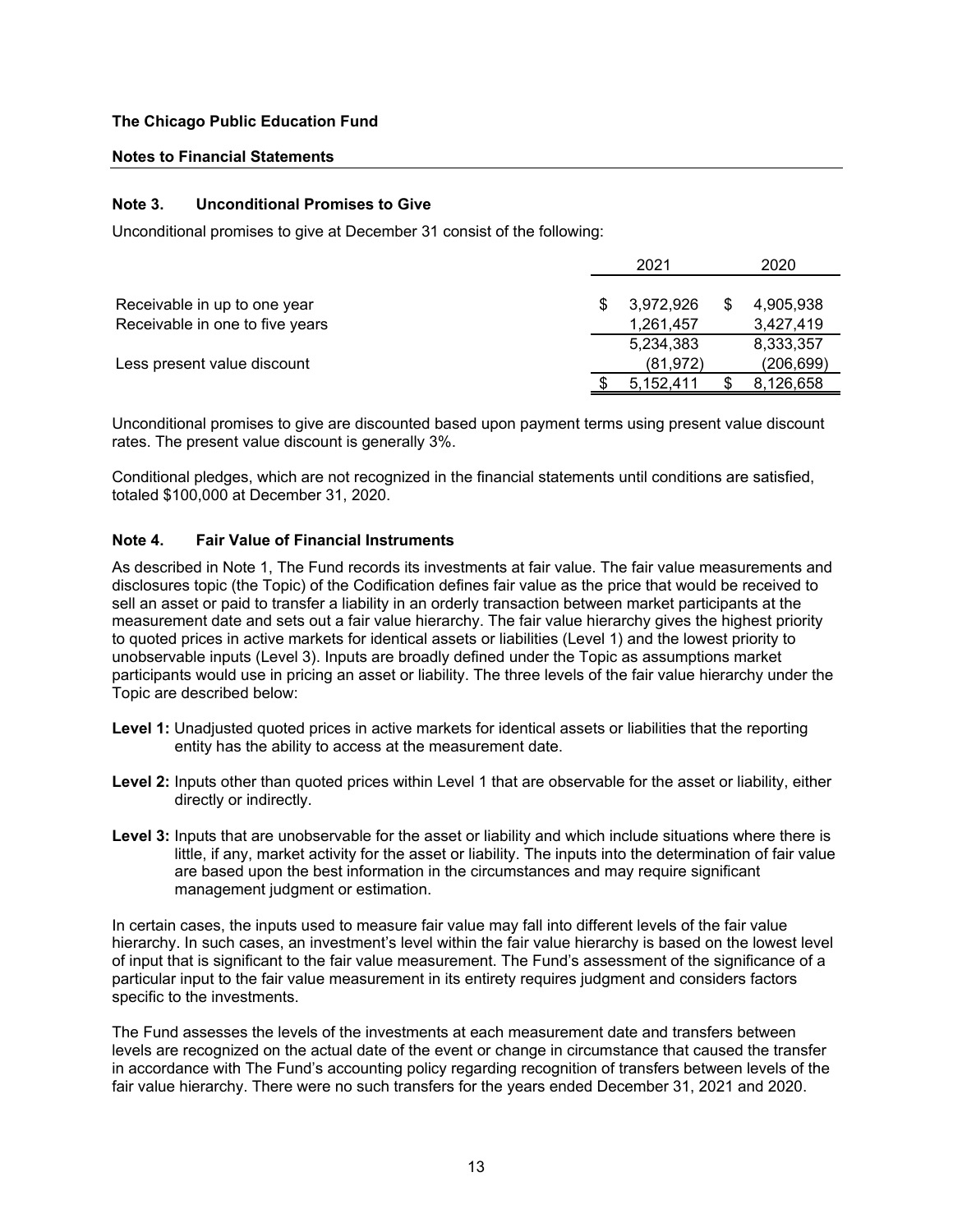#### **Notes to Financial Statements**

#### **Note 4. Fair Value of Financial Instruments (Continued)**

As of December 31, 2021 and 2020, The Fund's investments in money market funds, U.S. government agencies securities and corporate bonds are classified as Level 1, while the taxable municipal bonds are classified as Level 2. The assets of the board-designated endowment fund are invested in money market and global public equities mutual funds which are classified as Level 1.

## **Note 5. Investments**

Investments in marketable securities at December 31, 2021 and 2020, including \$171,800 held for others as fiscal agent, at December 31, 2020, consist of:

|                                     | 2021 |            | 2020       |
|-------------------------------------|------|------------|------------|
|                                     |      |            |            |
| Money market funds                  | \$   | 43.996     | 601,776    |
| U.S. government agencies securities |      | 7.971.250  | 6,267,080  |
| Taxable municipal bonds             |      | 733.620    | 946.907    |
| Corporate bonds                     |      | 4.322.116  | 3,316,072  |
|                                     |      | 13,070,982 | 11,131,835 |

Board-designated endowment fund investments at December 31, 2021 and 2020, consist of:

|                             | 2021          |   | 2020                     |
|-----------------------------|---------------|---|--------------------------|
|                             |               |   |                          |
| Money market fund           | \$<br>200,004 | S | $\overline{\phantom{0}}$ |
| Global public equities fund | 803.619       |   | $\overline{\phantom{0}}$ |
|                             | 1,003,623     |   | $\blacksquare$           |

# **Note 6. Liquidity and Availability**

The following presents The Fund's financial assets as of December 31, 2021 and 2020, reduced by amounts not available for use within one year of the statement of financial position date because of donor-imposed restrictions:

|                                                    | 2021            | 2020           |
|----------------------------------------------------|-----------------|----------------|
| Financial assets at year-end:                      |                 |                |
| Cash                                               | \$<br>1,368,103 | 1,542,221<br>S |
| Unconditional promises to give, net                | 5.152.411       | 8.126.658      |
| Accrued interest receivable                        | 63.833          | 63,323         |
| Investments in marketable securities               | 13,070,982      | 10,960,035     |
| <b>Endowment Fund investments</b>                  | 1,003,623       |                |
|                                                    | 20,658,952      | 20,692,237     |
| Less amounts not available within one year due to: |                 |                |
| Donor time restrictions                            | 1,179,485       | 4,220,720      |
| Purpose restrictions                               | 771,364         |                |
| Board-designated Endowment Fund                    | 1,003,623       |                |
|                                                    | 2.954.472       | 4,220,720      |
|                                                    | 17,704,480      | 16,471,517     |

Cash in excess of amounts needed to support near-term general operating expenses is invested in marketable securities.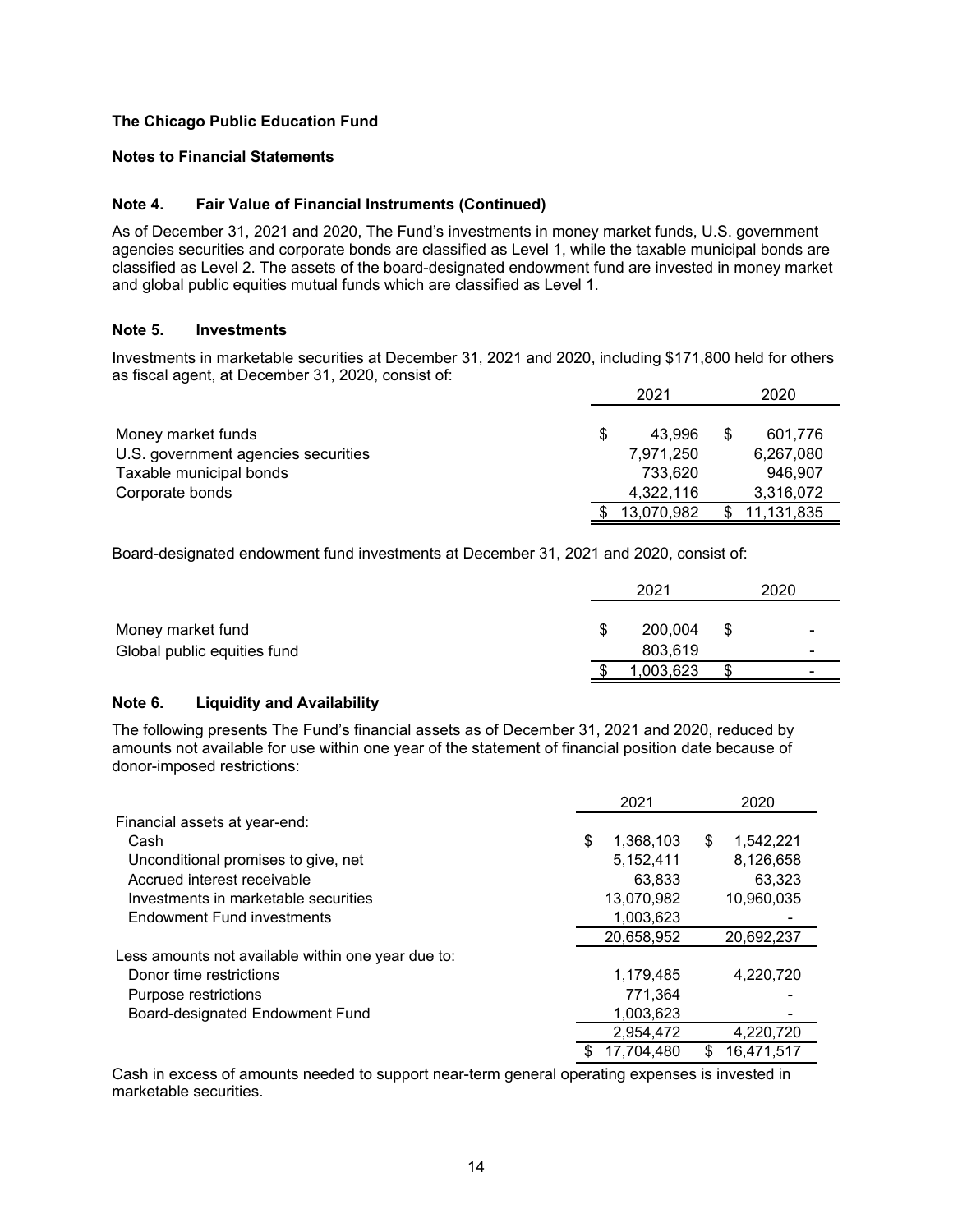# **Notes to Financial Statements**

# **Note 7. Property and Equipment**

Property and equipment at December 31 consist of the following:

|                                                | 2021          |  | 2020      |
|------------------------------------------------|---------------|--|-----------|
|                                                |               |  |           |
| <b>Furniture and fixtures</b>                  | \$<br>180.508 |  | 197,910   |
| Leasehold improvements                         | 822,833       |  | 228,916   |
| Equipment                                      | 141,103       |  | 122,365   |
|                                                | 1,144,444     |  | 549,191   |
| Less accumulated depreciation and amortization | (252, 537)    |  | (449,022) |
|                                                | \$<br>891.907 |  | 100,169   |

Fully amortized leasehold improvements with a cost of \$224,916 were written off during 2021 in connection with the expiration of The Fund's office space lease and relocation to new office space, and a corresponding reduction was made to accumulated amortization. Furniture, fixtures and equipment that were fully depreciated and retired from use having a cost of \$103,667 and \$37,086 as of the end of 2021 and 2020, respectively, were removed from the balances above, with a corresponding reduction in accumulated depreciation. Leasehold improvement additions were funded by the Fund's landlord in 2021.

## **Note 8. Amounts Held for Others as Fiscal Agent**

During 2020, The Fund entered into the COVID-19 Comeback Fund fiscal agency agreement with Chicago Public Schools and various funders. Under this agreement, The Fund disbursed up to \$10,000 to each school determined by Chicago Public Schools to be eligible for a flexible grant to support projects that supplemented learning during the pandemic environment. A total of \$2,150,000 was received from nine funders as of the end of 2020 and \$1,978,200 in grants was disbursed during 2020. The remaining amount of \$171,800 at December 31, 2020, which was reported as an asset and liability on the statement of financial position, was disbursed during 2021.

# **Note 9. Board-Designated Endowment Fund**

At the end of 2020, The Fund established a board-designated Endowment Fund (the Endowment) to support the operations and initiatives of The Fund and its programmatic activity over the long term. It is expected that during the early years of the Endowment there will be no regular distributions; however, with the approval of the Board, the Endowment may make distributions on an exceptional basis for emergencies or to support new and specific programmatic activity.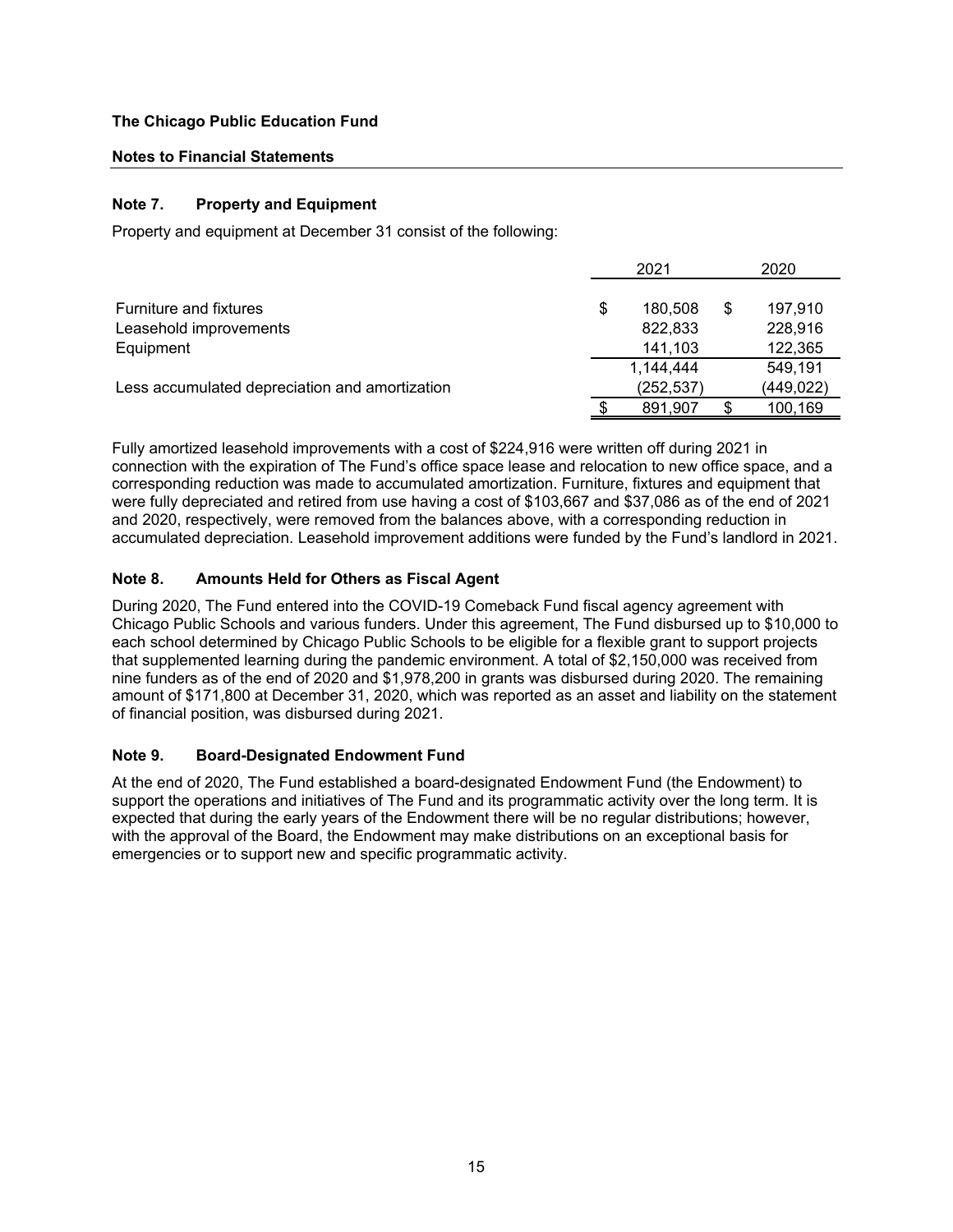#### **Notes to Financial Statements**

#### **Note 10. Net Assets with Donor Restrictions**

Net assets with donor restrictions are restricted for the following reasons as of December 31:

|                                                 | 2021            | 2020      |
|-------------------------------------------------|-----------------|-----------|
| Subject to expenditure for specified purpose:   |                 |           |
| Summer Design Program                           | \$<br>1,301,476 | \$        |
| <b>Professional Learning Communities</b>        | 37,500          | 139,500   |
| <b>Executive Principal Program</b>              |                 | 82,500    |
| The Chicago Principal Partnership               |                 | 320,112   |
| <b>Executive Principal Program Codification</b> |                 | 63,000    |
|                                                 | 1,338,976       | 605,112   |
| Subject to the passage of time                  | 5,110,611       | 7,972,427 |
|                                                 | 6,449,587       | 8,577,539 |

Net assets were released from donor restrictions by incurring expenses satisfying the restricted purposes or by the occurrence of the passage of time or other events specified by donors for the years ended December 31 for the following reasons:

|                                                 | 2021          |   | 2020      |
|-------------------------------------------------|---------------|---|-----------|
| Purpose restrictions accomplished:              |               |   |           |
| Summer Design Program                           | \$<br>626,024 | S |           |
| <b>Professional Learning Communities</b>        | 102.000       |   |           |
| <b>Executive Principal Program</b>              | 82.500        |   | 82.500    |
| The Chicago Principal Partnership               | 320,112       |   | 386,763   |
| <b>Executive Principal Program Codification</b> | 63,000        |   |           |
|                                                 | 1,193,636     |   | 469.263   |
| Passage of specified time                       | 4,760,002     |   | 3,882,551 |
|                                                 | 5,953,638     |   | 4,351,814 |

# **Note 11. Operating Leases**

The Fund leases its office facility under an operating lease that was renewed for an eight-year term beginning March 1, 2021. The lease provided for rental abatement and lease incentives for the build-out of the space. The rent abatement and lease incentives have been recorded as deferred rent obligations and are being recognized on a straight-line basis over the term of the lease as a reduction to rent expense.

Monthly base rentals range from \$14,383 to \$17,097 over the term of the lease.